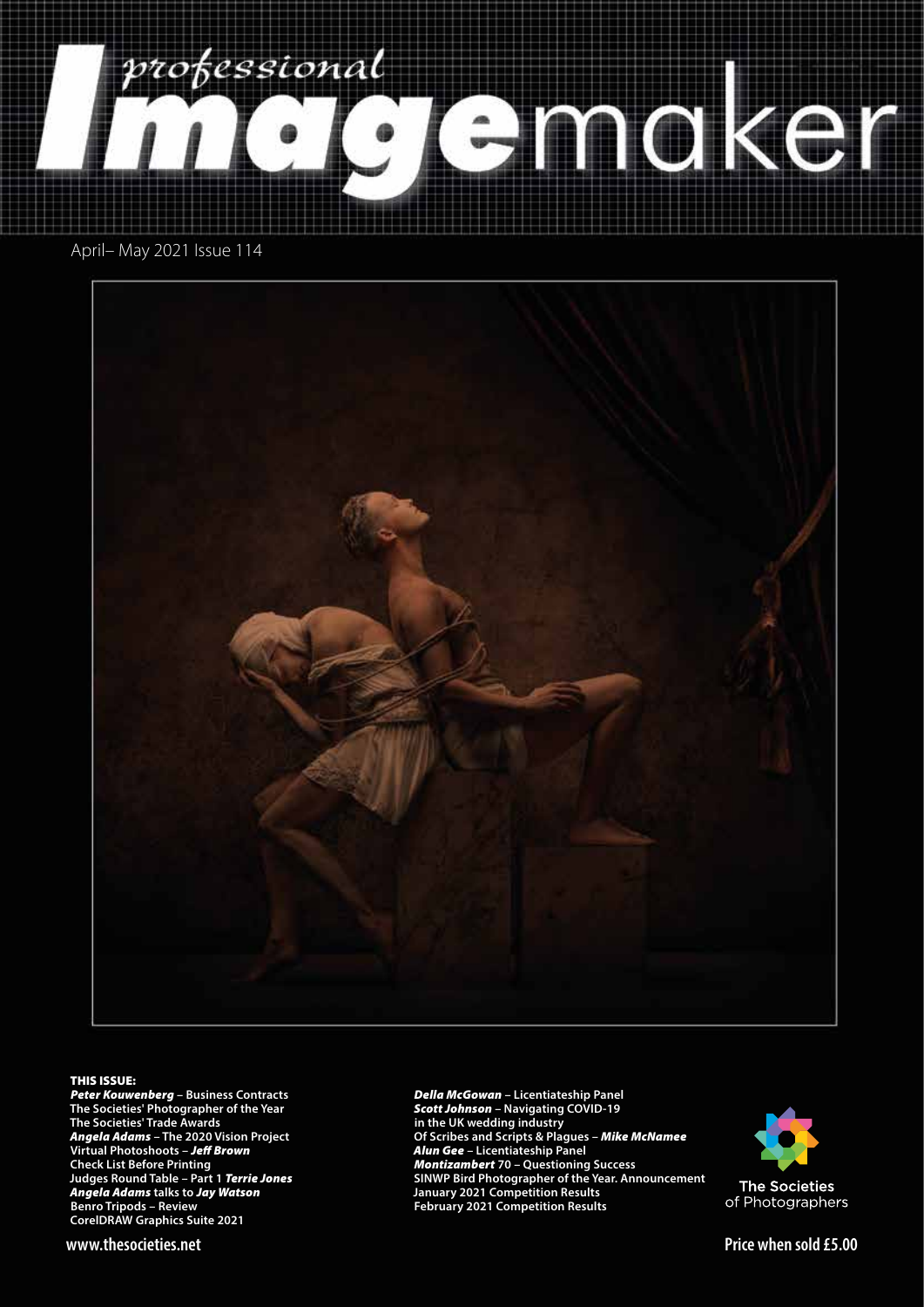

# *ISSUE 114*

**Cover Image: Kristian Piccoli,** *Photographer of the Year 2020*

# **CONTENTS**

**»** 3

- **8: [Peter Kouwenberg Business Contracts](#page-0-0)**
- **10: [The Societies' Photographer of the Year](#page-2-0)**
- **19: [The Societies' Trade Awards](#page-0-0)**
- **20: [Angela Adams The 2020 Vision Project](#page-3-0)**
- **26: [Virtual Photoshoots Je](#page-0-0)! Brown**
- **28: [Check List Before Printing](#page-0-0)**
- **30: [Judges Round Table Part 1 Terrie Jones](#page-0-0)**
- **34: [Angela Adams talks to Jay Watson](#page-0-0)**
- **42: [Benro Tripods Review](#page-0-0)**
- **45: [CorelDRAW Graphics Suite 2021](#page-0-0)**
- **48: [Books](#page-0-0)**
- **50: [Della McGowan Licentiateship Panel](#page-0-0)**
- **58: [Scott Johnson Navigating COVID-19 in the](#page-0-0)  [UK wedding industry](#page-0-0)**
- **68: [Of Scribes and Scripts & Plagues](#page-0-0)  [– Mike McNamee](#page-0-0)**
- **84: [Alun Gee Licentiateship Panel](#page-0-0)**
- **90: [Montizambert 70 Questioning Success](#page-0-0)**
- **93: [SINWP Bird Photographer of the Year.](#page-0-0)  [Announcement](#page-0-0)**
- **94: [January 2021 Competition Results](#page-0-0)**
- **95: [February 2021 Competition Results](#page-0-0)**
- **98: [Rolling with the Little Dog](#page-0-0)**

Clwyd Chambers, Clwyd Street, LL18 3LA **Phone 01745 356935**

*info@thesocieties.net* **Publisher** Phil Jones **Editor** Mike McNamee **News Editor** Colin Jones **Advertising** Colin Jones colin@swpp.co.uk **Phone 01745 356935**

Submissions are welcome, preferably in digital format and accompanied by a paper proof copy to the address above. Images should be in TIFF format RGB at 300ppi (Adobe RGB 1998 preferred). Text should be in RTF text form. © 2011 BPPA Ltd

*The Societies* cannot accept responsibility for loss of or damage to photographs and manuscripts submitted, however caused. Views expressed in this magazine are those of the individual contributors and do not necessarily represent the views and policies of *The Societies* or its advertisers. All technical data and pricing information contained in news and feature articles is printed in good faith. While all advertising copy is accepted in good faith *The Societies* cannot accept any legal responsibility for unjustified claims or the quality of goods or services arising from advertising in this publication. All contents including advertising artwork created by *The Societies*  are copyright and cannot be reproduced by any means without prior permission. All Trade Marks and Copyright are recognised.

**(generally) and away from the current strains of work. It was a worthwhile project which adds to the body of portraiture and imagery produced to reflect the strange times in which we have been living. The people pictured are going to be vital in the coming years as the NHS struggles to cope with the devastation visited** 



**upon us. The NHS has been placed under incomparable stress by a government who seem happy to stand clapping on their doorsteps for photo ops but unwilling to do anything in terms of monetary recompense to recognise the work they do. We will all pay the price for this in the future as it seems likely that COVID variations will continue to emerge, long COVID will remain and there is a huge elective surgery backlog to be attended to. I am presently reading the book by Jonathan Calvert and George Arbuthnott,** *Failures of State***. It is an excoriating account of the failure of the government to deal with both pandemic readiness (ranging back to before the Cygnus report) and the tardy response to the arrival of the virus in Europe. Anybody who thought the Murdoch press would not lay a glove on Johnson needs to think again, the authors are from the** *Sunday Times***. The additional deaths and economic damage (per capita amongst the worst in the world) are affecting our photographic businesses as much as any – just ask any working photographer how they have fared or try to attract any magazine advertising.** 

**One of the delicious ironies of the situation is that the vaccine which is currently protecting me was developed in Germany by the child of a Turkish guest car worker, just the sort of person Priti Patel is so desperate to keep from our shores. The father of Professor Şahin would probably not qualify for UK entry under current regulations. In 2019, Uğur Şahin was awarded the Mustafa Prize, a biennial prize for Muslims (and non-Muslim scientists in Muslim countries) in science and technology. He is now amongst the 100 richest people in Germany. We should all be grateful for his and other vaccine developers for thier expertise.**

**At** *Imagemaker* **we have not been idle at the loom and next issue you will see some of the new tricks we have 'learned in lockdown' – especially with Adobe Illustrator and CorelDRAW.**

**We note that this issue features the 70th contribution from Dave Montizambert which is quite an achievement for which we are most grateful. Thanks Dave and Sylvianne (and the chickuns!).**



**Mike McNamee**



of Photographers

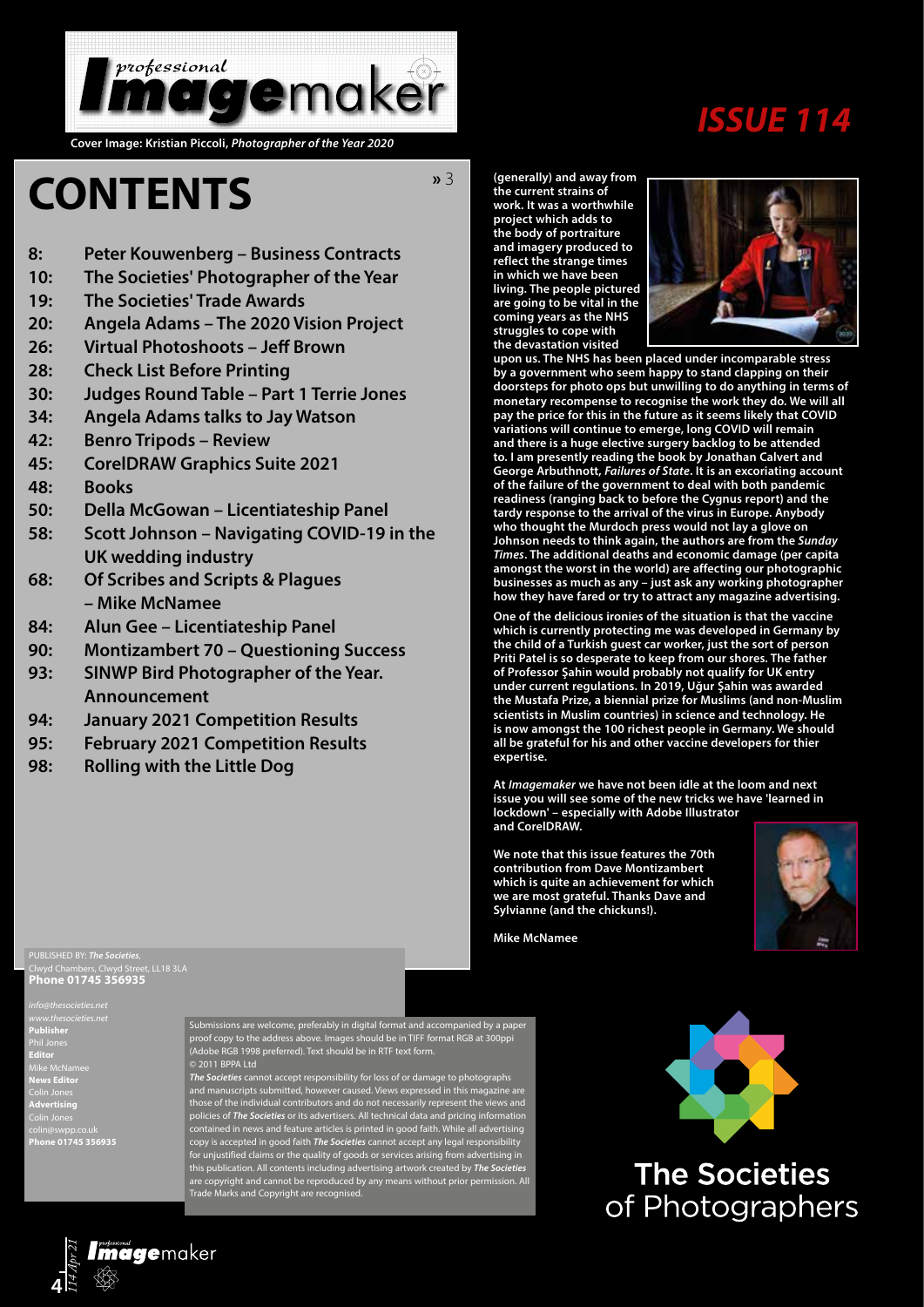# <span id="page-2-0"></span>The Societies' Photographer of the Year 2020



Kristian Piccoli The Societies' Photographer of the Year 2020 Open Avant Garde Photographer of the Year 2020



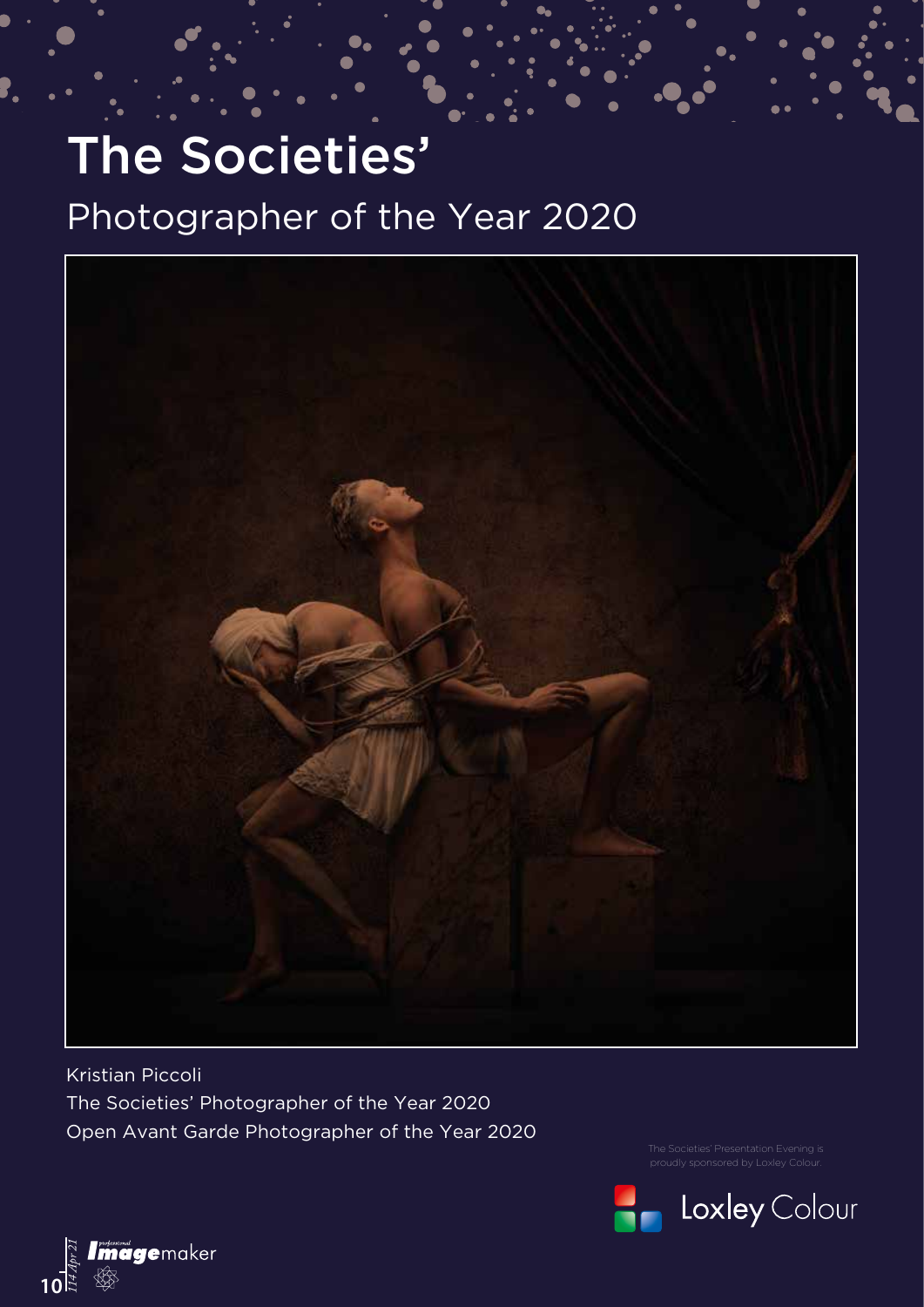# <span id="page-3-0"></span>**The 2020 Vision Project –** *Behind the Mask*

## **A tribute to UK healthcare workers by nationwide portrait photographers**



by Angela Adams





Deb Hall, Kerry Clark Howes, Johanna Elizabeth, Rachel Thornhill, Gordon Russell, Gary Hill, Rhian and Darren Whiteley and Angie Adams

**What do you get if you ask a hundred photographers to take pictures of off-duty healthcare workers (when safe and appropriate to do so) during a pandemic? An emotive exhibition of visual storytelling, coupled with touching personal backstories which had me reaching for the tissues!** 

**At the start of the first UK lockdown in 2020, Brighton-based Photographer** Sophie Sheinwald**, set about coordinating a collaboration of 100 photographers who ventured behind the mask to portray the human story of healthcare workers outside of their healthcare environments. Eight months and a huge amount of work later, the first exhibition was unveiled in Bishopsgate, London. Each print reflected the dedication, resilience and teamwork of our amazing healthcare workers. A second virtual exhibition took place online between 23 and 27 December 2020 – the time meant for Christmas bubbles. And a third in March 2021, again virtually, at the NHS' fourth annual health and wellbeing conference, as we were once again in national lockdown.** 

### **How was the project born?**

The idea came from a few things that had juxtaposed in my life. Firstly, the outcome of being inspired by meeting and photographing change-makers from three years of working on the book *Generation Share.* Secondly, the tumultuous applause in gratitude of healthcare workers at the start of this pandemic, followed by thirdly, coming across portraits of NHS workers I'd taken 20 years ago as an artist working in healthcare environments. With all that rolling around inside my head, an idea burst through that kept me awake at night – to create beautiful portraiture as a tribute to these amazing people, nationwide. This opened up a collaboration which led to asking portrait photographers across the UK to join me. On 22 March 2020, I put a call out on FB live – it snowballed from there.

### **Tell me about the ethos behind the project?**

I wanted to create a historic tribute to healthcare workers. They are a group to whom we are truly indebted. The idea was to see behind their masks, away from the uniforms that many sometimes wore for more than 12 hours each day. It was their time to be visible and what better way to honour them than through beautiful portraiture from talented UK photographers?

I admire how each photographer used their unique style to capture the spirit of each person they photographed. This was something that has been evident throughout the project. As a photographer I see the importance and power of visibility; I am passionate about positive storytelling. Each journey we embark upon has challenges to overcome, stories that help to inspire others. Through the 2020 Vision Project, we collectively make healthcare workers visible – they need to be more valued!

I can see we are in great danger of losing many of these dedicated, passionate people if we don't help in some way and I believe the 2020 Vision Project bridges a very important gap as it unmasks the human story.

### **Was it difficult to source 100 photographers during a pandemic?**

I was touched by the generosity of so many photographers who wanted to be part of the project. Honestly, I was overrun with portfolios to look through but I just loved it! Sadly, we had to turn many photographers away as we had so many more than the one hundred who applied, and that was very difficult for me.

### **What has been the best part of the project for you to date?**

Definitely when the exhibition was hung in the Ethelburga Centre, London during September 2020; our exhibition brought these incredible stories to life. A positive story for me involves a journey, often with many obstacles, it involves plenty of drive, resilience and plenty of heart – and there it was, up on the walls, a collaborative body of work epitomising positive storytelling. The Christmas exhibition saw a huge increase in traffic, it went viral – there was definitely a thirst for stories.

Fast forward to March 2021, we were proud to showcase these incredible works directly to the NHS's wellbeing, staff experience conference, Regroup, Reflect, Recharge. The NHS Confederation for NHS Employees was looking for something to enhance their conference and said our project was a perfect addition. We opened our online gallery especially for NHS employees from 10 to 15 March. They were delighted and many said they found it incredibly validating.

### **What challenges did you face administering the project?**

Originally, I had planned to get NHS and healthcare workers nominated for photographers who came on board. However, with the constraints of the pandemic, this was a very tough call! Luckily most portrait photographers are great communicators and were keen to find healthcare workers in their area. Then in April 2020, I was contacted by Marie Curie Hospice in Edinburgh who wanted to nominate their healthcare workers for portrait sessions; this led to us having portraits representing their nine hospices across the UK! Overall it was a lot of effort but the resulting rewards made it worthwhile.

### **Did a particular photograph or back story touch you?**

#### **YES!**

Photographer, Lisa Holmes', portrait of Andrew Marshall, Principal Social Worker at the Marie Curie Hospice in Bradford. Andrew said, '*I've had so many difficult conversations with families who wanted to visit their loved ones but couldn't due to the COVID restrictions. It challenged my values as a social worker. My role is key in helping families work through difficulties and hardship and through supporting resilience. Telling people that they couldn't come and visit was really hard. I used virtual visiting to help families stay connected. It was a privilege to support this process and be there to facilitate this. I organised a hospice-wide sunflower competition. I wanted to say thank you to my colleagues for everything they were doing.'*

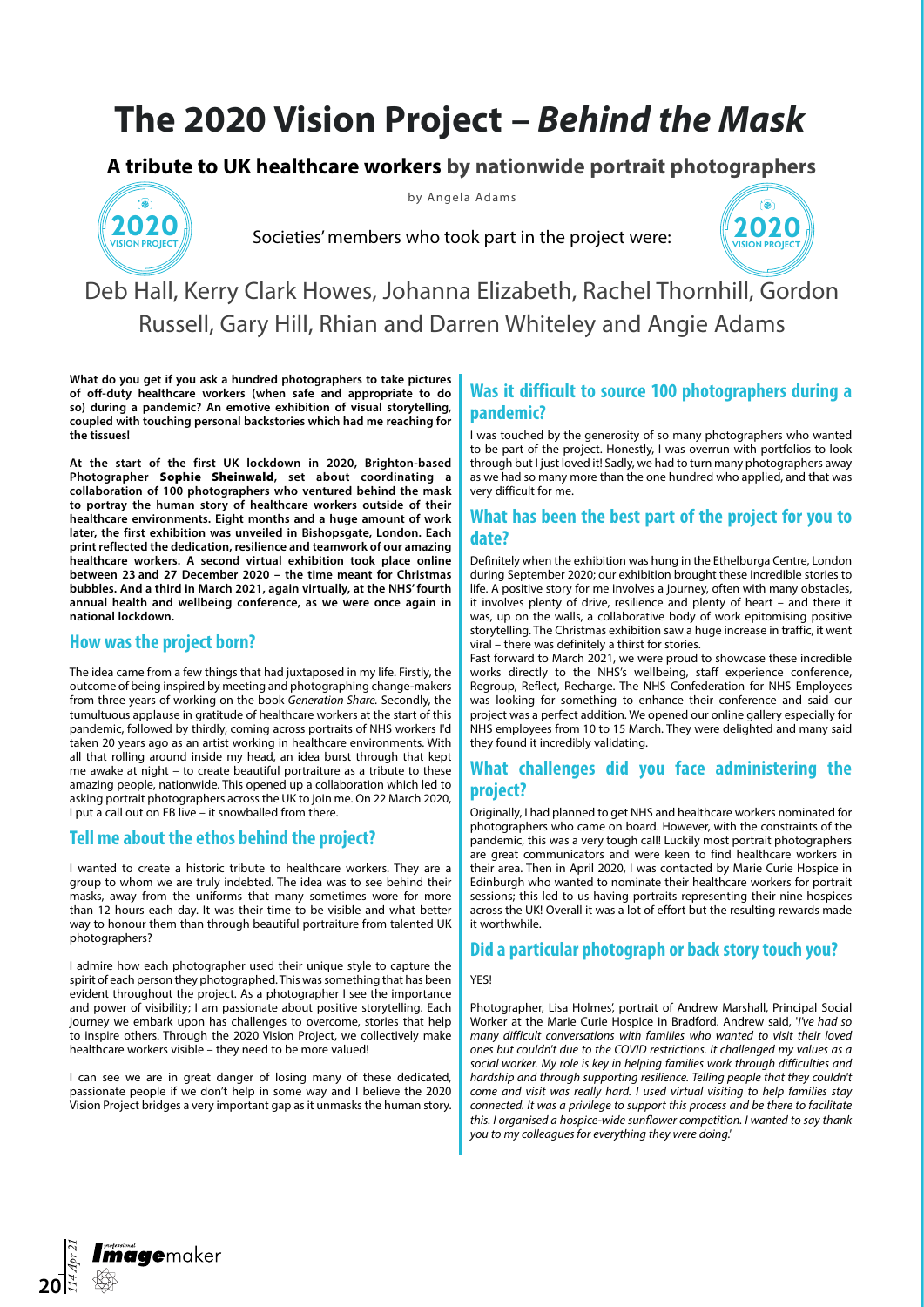

Photographer Lisa Holmes: *Andrew Marshall* – Principal Social Worker

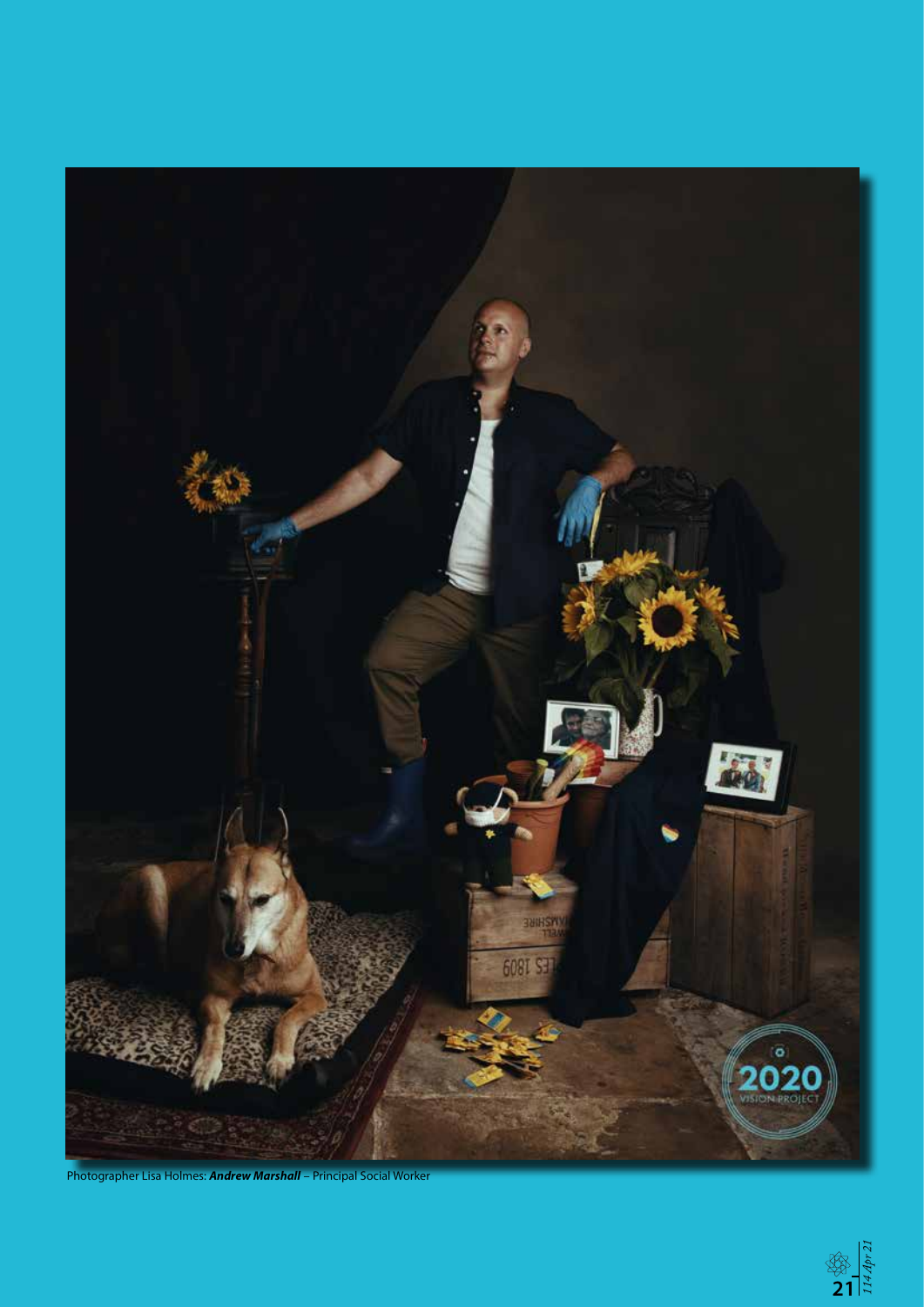# **The 2020 Vision Project –** *Behind the Mask*

Photographer, Shabana Jiwaji's portrait of Esha Shah, Physiotherapist at the Royal National Orthopaedic Hospital, Private Care Unit, Stanmore, London. Esha said, '*The private practice changed almost overnight and our 28 side rooms became dedicated to COVID-19 patients. All my team had been redeployed so I could conduct a highly specialised elite group of healthcare professionals. Within two weeks I had to retrain to deal with the intricacies of the treatment required for our patients. Everyone in our team had a fantastic hands-on-deck attitude. With every patient who was successfully discharged, we celebrated. One such discharge was a gentleman of 101 who was going home to his 98-year-old wife. Despite getting COVID-19 myself, I feel very honoured to have helped'.*



Photographer Shabana Jiwaji: *Esha Shah* – Physiotherapist

Photographer, David Green's portrait of Bev Ryan-Hawes, Senior Mental Health Nurse at Mill View Hospital, Sussex Partnership NHS Foundation Trust. Bev said.' *My wife was ill with COVID and needed an ambulance one night as she couldn't breathe. My fear of losing her was unbearable. I couldn't let her see this as I didn't want to make her feel fear and then worsen her illness. At the same time, my mum was very ill, and I felt I had to choose between being with mum and my wife. I chose my wife. My mum later died and I never had the chance to see her alive again.* 

*Holding the space for my beautiful wife, surrounding and bathing her with love whilst she healed and recovered. Holding the space at work at times of uncertainty for junior staff and patients, who were already in fear, through mental distress and now feeling more fearful because of COVID-19.'*

Photographer, Sarah Ferry's portrait of Kelly Anderson, Senior Staff Nurse at Aberdeen Royal Infirmary, Grampian NHS Trust, Scotland. Kelly said, *'After a long 12 years as an oncology nurse and 15 months off on maternity leave, I was ready to start a new job as a specialist nurse in the pre-assessment clinic. However, I had a phone-call saying I'd been redeployed to the Acute Medical Assessment unit, to help fight the COVID-19 fight.* 

*My daughter knew not to come near mummy after work until I'd showered AGAIN and that mummy would strip her clothes at the door (which she found hilarious); she also told people, 'Mummy needs a nap because she works all night looking after patients at the hospital and fighting the bug'.* 

*My proudest moment was when she said, 'Mummy, I want to be a keyworker like you when I grow up*'.



Photographer David Green: *Bev Ryan-Hawes* – Senior Mental Health Nurse



Photographer Sarah Ferry: *Kelly Anderson* – Senior Staff Nurse

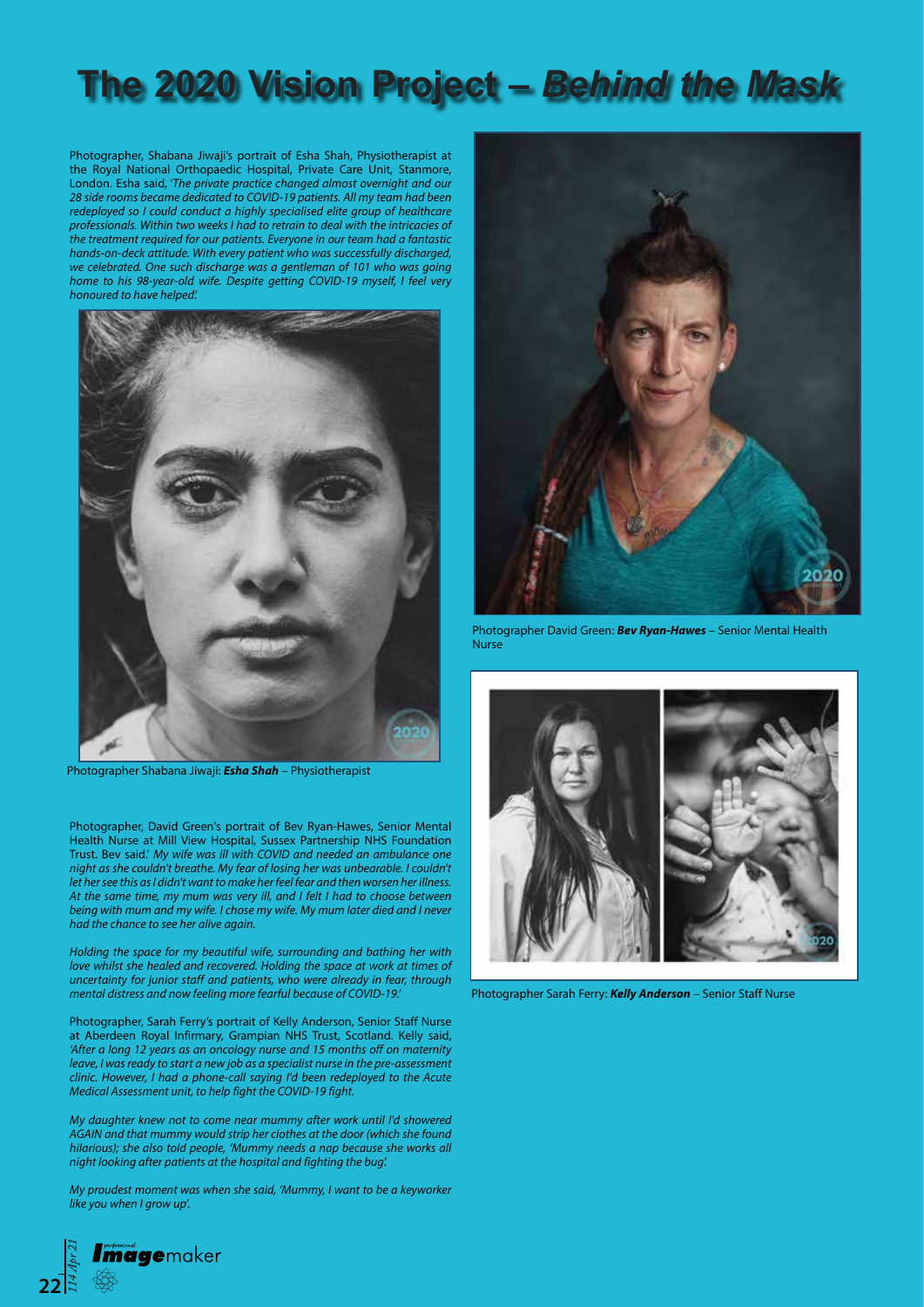# **A little about Sophie**



I do love working alongside people to bounce ideas off but I work alone. I get my people fix when working with my personal brand clients on their visual stories and catching up with fellow photographers.

#### **What's the one piece of kit – camera aside, you wouldn't be without and why?**

I like to keep things simple, so perhaps my flash tripod unit; it has been with me all over the world and helped me light people, even in the most awkward of places. Camera equipment aside, a good bit of observation and focus before any equipment is taken out of my bags, is possibly my best practice.

### **What do you love photographing and why?**

Lighting is like sauce, you can make anything taste good with a delicious sauce, and with good lighting, it enables you to bring out a certain magic in any subject.

However, there's also a light inside each person that we as photographers can illicit. I love to bring out people's passion and let it shine – that is what I love photographing.

#### **What would you say is the most important challenge you've faced as a photographer?**

It took me ages to understand who my ideal client was! For years I disliked answering this marketing question but I think it is important, as once you know, you are clearer on your direction and you can communicate better to your audience.

We each have a potential sphere of influence that attracts people to us for our particular expertise.

### **Looking at a photographer's portfolio can be revealing – what does your portfolio reveal about you?**

I think mine says – people are interesting and have a story to tell the world. Hopefully, it reveals that I enjoy connecting with people.

### **What's your why?**

Bringing harmony to the world! This is a very crazy world; here we are, a global community that desperately needs to get over our fear of each other. I believe that through storytelling we are changing this because we each have a relatable story. So through new narratives and visibility, we can help change the world with positive storytelling

## **Who inspires you?**

I believe inspiration comes from listening to people around you. I have noticed that there's wisdom to learn from each person I meet. Again that's why I love stories, meeting people and learning from them.

More recently I have been very inspired by many of the healthcare workers and photographers I've had conversations with since this project began.

### **What do you love, hate, and can't live without?**

Love – the sea when it is dead calm, sun rays through trees and eating delicious food with people I love and admire.

Hate – people who trample on others' vulnerabilities – they show a lack of courage!

Can't live without – laughter!

# **Anything else you'd like to share?**

I think I've said quite enough!

**More about Sophie**: <https://sophiesheinwald.com> **More about 2020 Vision Project:** [www.2020visionproject.co.uk](http://www.2020visionproject.co.uk)



Photographer Deb Hall: *Major Angela Laycock* – *Operation Rescript* leader for the building of the Birmingham Nightingale Hospital.



Photographer Gordon Russell: *Maire O'Riordan* – Marie-Curie Consultant in Palliative Medicine

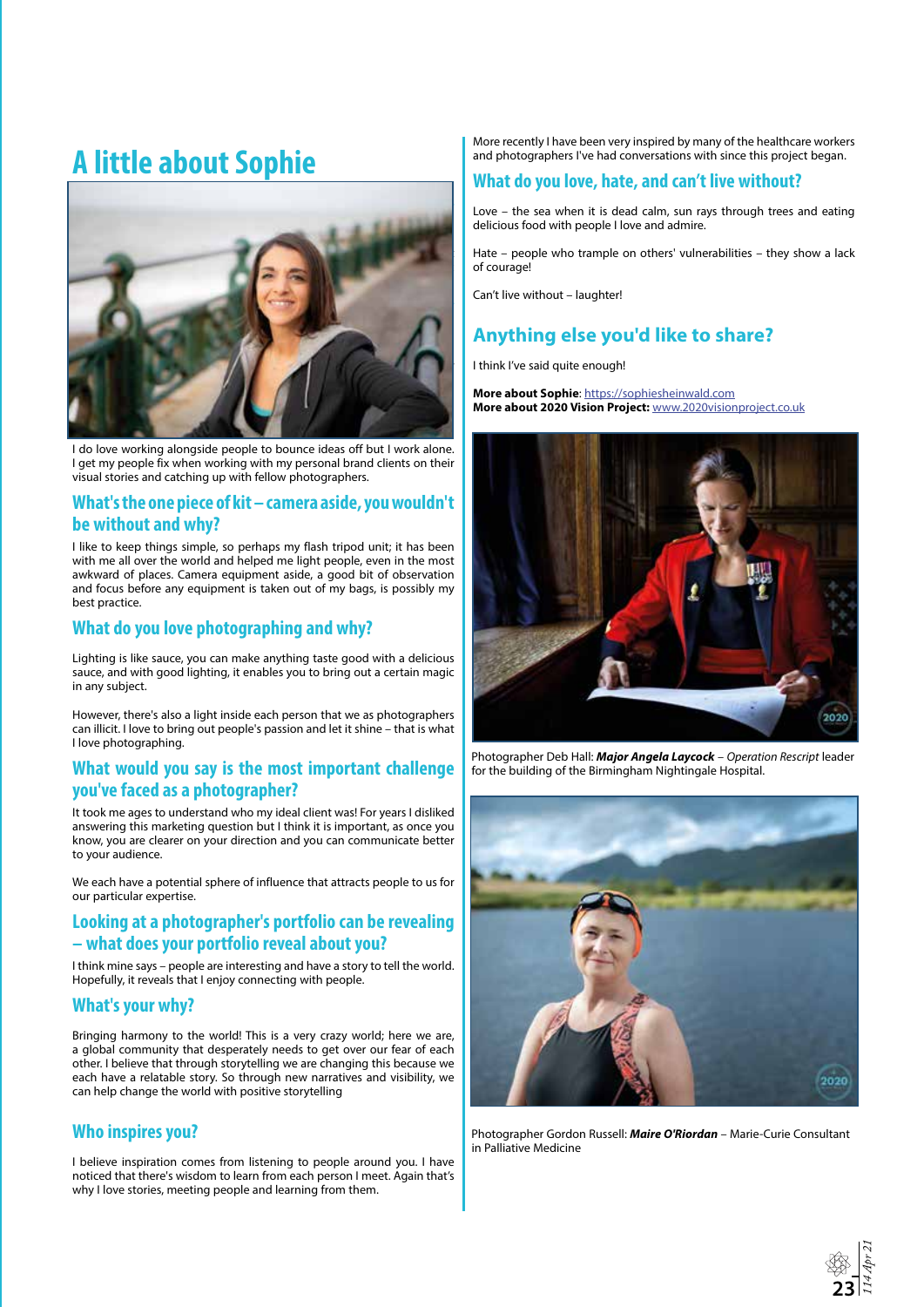# **The 2020 Vision Project –** *Behind the Mask*



Photographer Angela Adams: *Caroline Lawrence* – ICU Staff Nurse



Photographer Rachel Thornhill: *Alistair Hardy* – Doctor ENT Registrar – retrained to work in ICU



Photographer Gary Hill: *Shane Byrne* – Nurse